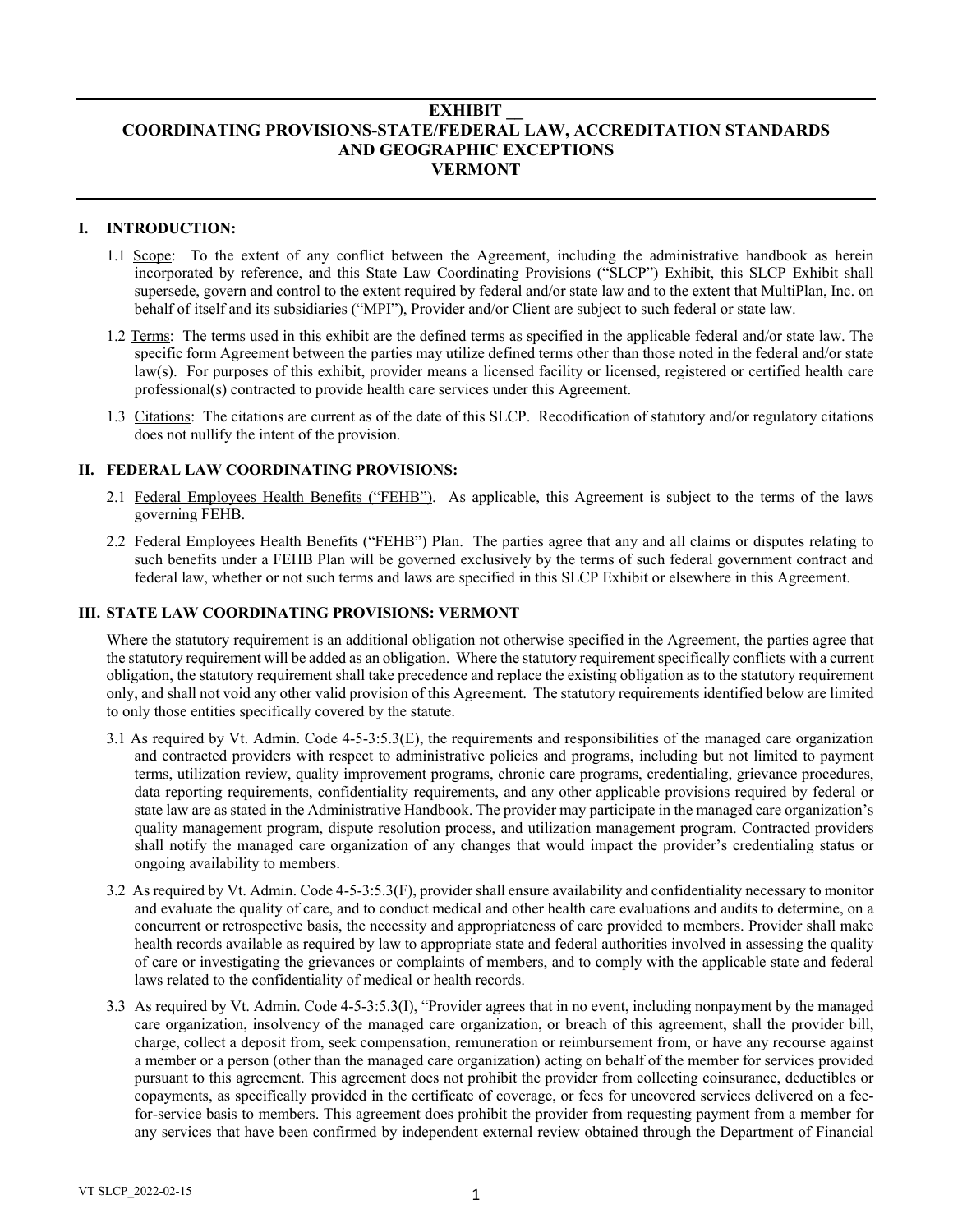Regulation pursuant to Vermont law to be medically unnecessary, experimental, investigational or a medically inappropriate off-label use of a drug."

- 3.4 As required by Vt. Admin. Code 4-5-3:5.3(J), in the event of the managed care organization's insolvency or other cessation of operations, covered services to a member will continue through the period for which a premium has been paid to the managed care organization on behalf of the member or until the member's discharge from an inpatient facility, whichever period is greater. Covered benefits to a member confined in an inpatient facility on the date of insolvency or other cessation of operations will continue until the member's continued confinement in the facility is no longer medically necessary.
- 3.5 As required by Vt. Admin. Code 4-5-3:5.3(O), unless otherwise stated in the underlying Agreement,
	- (i) Material Change shall mean any change to the Agreement (including provider documents) that have a material adverse impact on provider; and
	- (ii) Timely Notice shall mean at least thirty (30) days prior notice to the provider.
- 3.6 As required by 18 V.S.A. § 9418c(a)(1), contracting entity shall provide participating health care providers information sufficient for the participating provider to determine the compensation or payment terms for health care services.
- 3.7 As required by 18 V.S.A. § 9418c(4)(C), the term of this Agreement is as stated in the underlying Agreement. In the event the underlying Agreement does not state the term of this Agreement, then this Agreement will become effective on the effective date of the underlying Agreement and will continue in effect for a period of one (1) year ("Initial Term"). Unless otherwise terminated, this Agreement shall renew automatically for consecutive one (1) year terms ("Renewal Term") on each anniversary of the effective date ("Renewal Date").
- 3.8 As required by 18 V.S.A. § 9418c(4)(D), the termination rights are as stated in the underlying Agreement. In the event the underlying Agreement does not include any termination rights, the termination rights are as follows:

Discretionary Termination. After the expiration of the Initial Term, this Agreement may be terminated in the sole discretion of either party, by the provision of written notice at least ninety (90) days prior to the Renewal Date, such termination to be effective on the Renewal Date.

#### Termination for Material Breach.

- (a) This Agreement may be terminated by contracting entity upon written notice to provider if (i) any action is taken which requires provider to provide contracting entity with notice; (ii) in the sole discretion of contracting entity, if provider fails to comply with the quality management and/or credentialing/recredentialing program(s) specified in the administrative handbook(s); or (iii) provider fails to comply with any applicable state and/or federal law related to the delivery of health care services.
- (b) In the event that one party commits a material breach of this Agreement (the "Breaching Party") this Agreement will terminate upon the provision of at least thirty (30) days written notice to the Breaching Party specifying the material breach. The Breaching Party may cure the breach within such thirty (30) day period, provided however, that failure to cure said breach will result in termination as of the date specified in the notice.

Network Participation Termination. Either party may terminate this Agreement as to any of the networks in which provider participates by the provision of at least ninety (90) days prior written notice to the other party provided however, provider maintains participation in at least one network. Termination of a Network will not terminate this Agreement as to any other Networks in which provider participates.

- 3.9 As required by 18 V.S.A. § 9418c(4)(F), the dispute resolution process is as stated in the underlying Agreement. In the event the underlying Agreement does not include a dispute resolution process, the following shall apply. Provider or health care facility shall either:
	- (a) Call MPI's Service Operations Department, or
	- (b) Provide MPI with written notice specifying the nature of the dispute. Such notice to MPI shall be in writing and delivered by certified mail/return receipt requested, or by overnight delivery, to:

MultiPlan, Inc. Service Operations Department 16 Crosby Drive Bedford, MA 01730

Within thirty (30) days of receipt of such notice, the parties will assign the appropriate level of management and staff members who will initiate discussions to seek resolution of the dispute, consistent with the terms of this Agreement. If the parties are unable to reach resolution within the initial thirty (30) day period, then designees of senior management from each party will have an additional thirty (30) days to resolve the dispute. This time period may be extended by mutual agreement of the parties. The parties, as mutually agreed, may include a mediator in such discussions. Neither party shall institute any legal action or proceeding until expiration of such agreed upon time periods.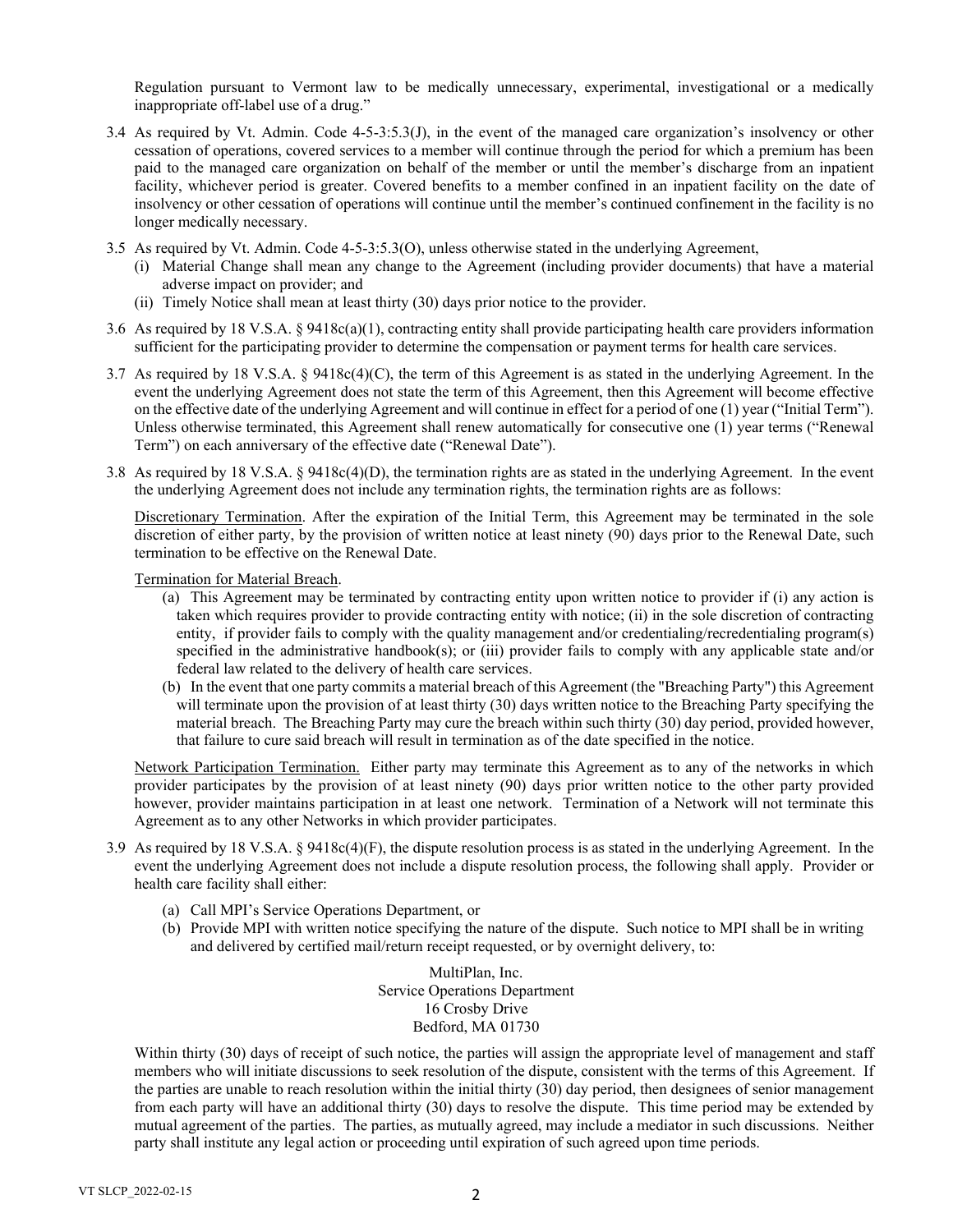3.10As required by 18 V.S.A. § 9418f (d)(1), contracting entity may enter into an agreement with a third party, allowing the third party to obtain the contracting entity's rights and responsibilities under the provider network contract as if the third party were the contracting entity. The third party accessing the provider network contract is contractually obligated to comply with all applicable terms, limitations, and conditions of the provider network contract.

## **IV. ACCREDITATION STANDARDS COORDINATING PROVISIONS:**

There are no Accreditation Standards Coordinating Provisions at this time.

# **V. GEOGRAPHIC EXCEPTIONS COORDINATING PROVISIONS:**

There are no Geographic Exceptions Coordinating Provisions at this time.